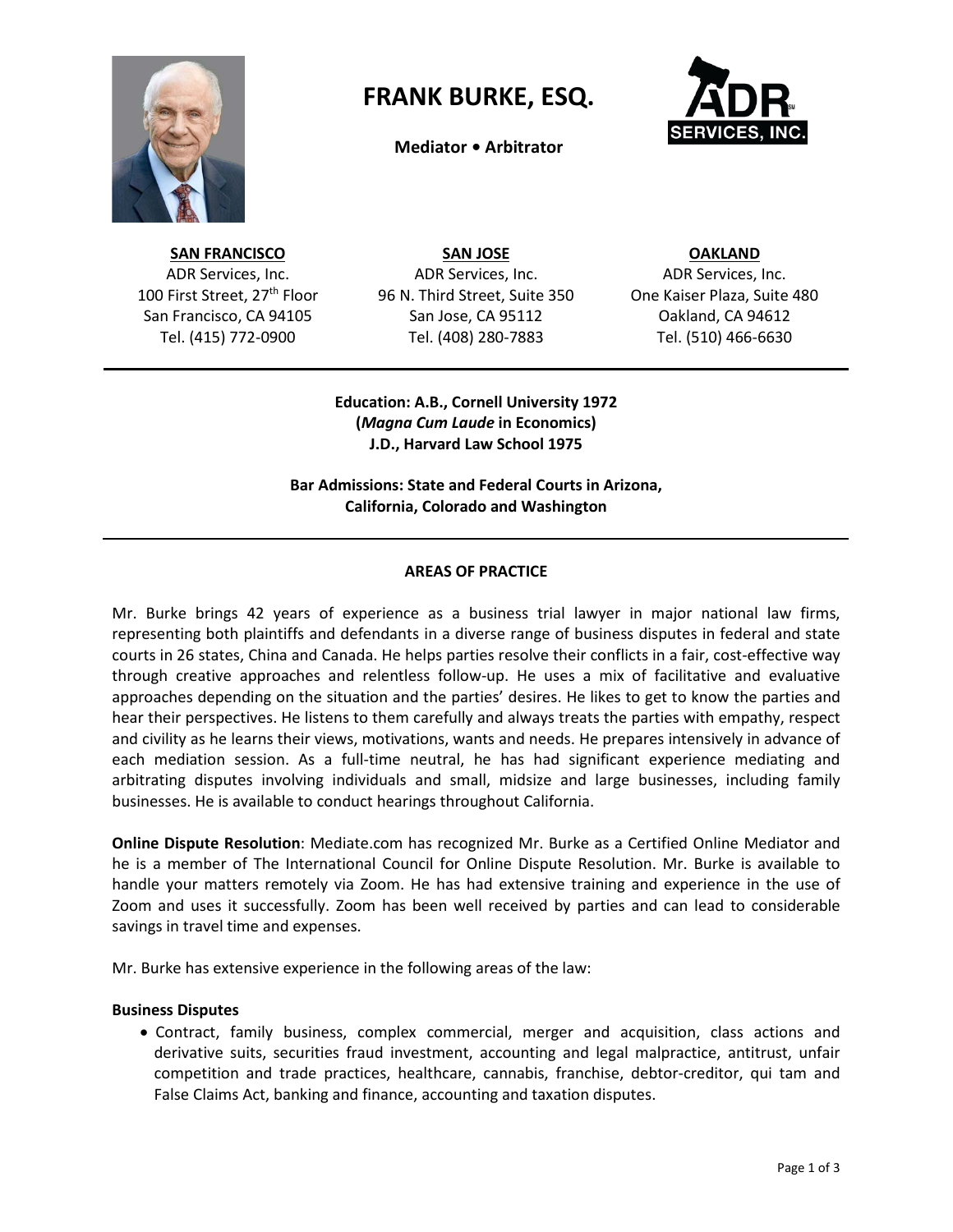## **Real Estate Disputes**

• Real estate purchase and sale, landlord/tenant/lease, COVID-19, partition, environmental, construction defect, boundary line, easement, ADA access disputes

## **Corporate Governance and Business Dissolution Disputes**

• Business divorce cases, corporate governance, partnership, LLC and corporate dissolution disputes.

## **Technology and IP Disputes**

• Technology, trade secrets and intellectual property, e-commerce and terms of service, computer software, blockchain, ICO, cryptocurrency, e-discovery and cybersecurity, solar industry, energy and utilities disputes

## **Employment Disputes**

• Wrongful discharge, sexual harassment, race, age, sex, pregnancy, disability discrimination, wagehour, whistleblower disputes.

## **Insurance Disputes**

• Insurance coverage and business interruption, sexual assault, personal and catastrophic injury, automobile, motorcycle, and truck-trailer accident disputes.

## **PROFESSIONAL EXPERIENCE**

## **ADR Services, Inc., San Francisco and Silicon Valley (2017-Present)**

Mediator, Arbitrator, Temporary Judge, Special Master, and Discovery Referee

## **Partner, Foley & Lardner LLP, San Francisco and Silicon Valley (2014-2017)**

Business Litigation; Antitrust; Securities Enforcement & Litigation; Government Enforcement & White Collar; Intellectual Property Litigation Groups

#### **Partner, Seyfarth Shaw LLP, Los Angeles (2012-2014)**

Chair of the Los Angeles Litigation Department; firmwide practice area leader of the Antitrust and Trade Regulation team; firmwide co-leader of the False Claims and Internal Investigations team

## **Partner, Steptoe & Johnson LLP, Phoenix and Los Angeles (1994-2012)**

Firmwide practice group leader; Securities Litigation and Enforcement practice; Phoenix Commercial Litigation practice group; Managing Partner of the Phoenix office

#### **Partner, Streich Lang, Phoenix (1985-1993)**

Executive Committee; Compensation Committee; Strategic Planning Committee; Ethics Committee; Co-leader, Writing Skills Program; In-House NITA Trial Program and Deposition Skills Program

# **Assistant United States Attorney, United States Department of Justice, Seattle (1980-1985)**

Member, Economic Crime Enforcement Unit and Liaison to SEC

**Associate, Morrison & Foerster, San Francisco (1977-1980)**

**Associate, Sherman & Howard, Denver (1975-1977)**

#### **MEDIATION AND ARBITRATION TRAINING**

- Mediating Online Training, Mediate.com (2020)
- Mediation Training, San Francisco Superior Court (2019)
- Mediation Training, U.S. District Court, ND California (2019)
- Advanced Mediation, Straus Institute at Pepperdine University (2018)
- Advanced Mediation and Advocacy Skills Institute, ABA Section of Dispute Resolution (2017)
- Annual Conference, Association for Dispute Resolution of Northern CA (2017)